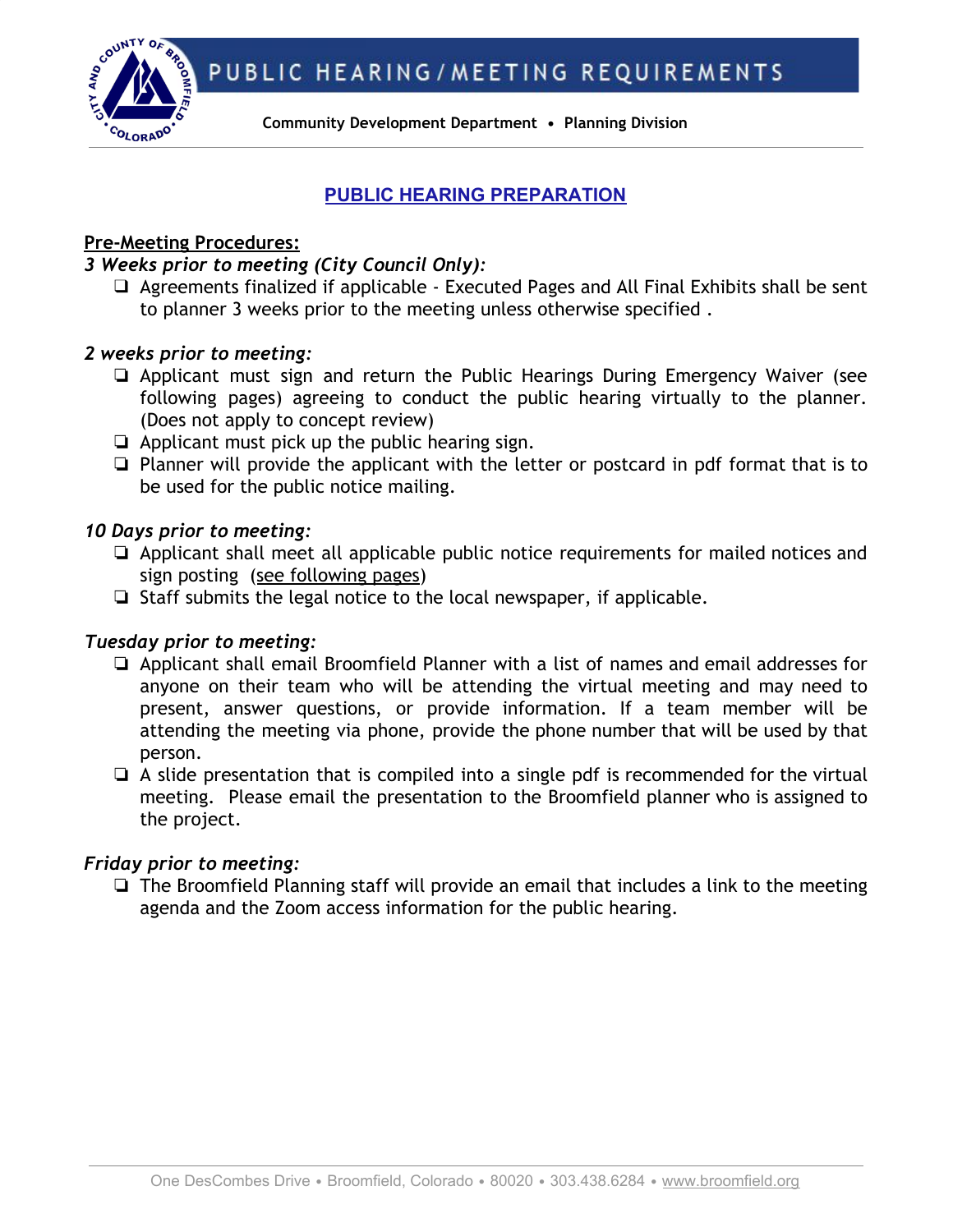# **MEETING PROCEDURES**

Although the meeting will begin at 6:00PM, please log into the Zoom Meeting at 5:40 PM to allow Broomfield staff to check you into the meeting.

- ❏ You may be listed as an "Attendee" of the meeting and not able to speak or present until your item is heard. Once your item is considered, you will be moved by the meeting moderator to a "Presenter".
- ❏ Mute your microphone until you are asked to speak to minimize background noise.
- ❏ We request that you enable your camera function during your item if possible. You are welcome to disable your camera at other times during the meeting.

The meeting will follow typical public hearing process:

- ❏ Be prepared to respond to questions from the public and elected/appointed officials during your hearing.
- ❏ Make sure to unmute your microphone when needed.
- ❏ To request to speak, please use the "Raise Hand" function during the meeting.
- ❏ Broomfield staff will show your presentation. Please provide verbal cues when you need to advance to the next slide.
- ❏ If you need to highlight certain areas during your presentation, then we recommend adding numbers or letters to those areas since you will not be able to have a "pointer" during the presentation.
- ❏ It can be helpful to number your presentation slides in case you need to reference/go back to them during discussion.
- ❏ The Mayor or Chairperson will ask for the applicant response after all public comments have been completed. Please do not provide additional information or answer questions after each public comment unless specifically requested by the Mayor or Chairperson. However, you are typically able to answer questions directly to the Council or Commissioners individually as they are asked.
- ❏ If you start having technical issues during your presentation/responses or if Zoom provides a pop-up informing you that your connection is weak, please consider the following options:
	- ❏ Can someone else on your team with a stronger web connection can take over responses/presentations?
	- ❏ Turn off your video if you are having connection issues and move to audio only.
	- ❏ Mute your microphone when not in use.
	- ❏ Turn off the HD Video option.
	- ❏ Close out of unnecessary applications which may also be running on your computer.
	- ❏ Can others using your same connection to watch videos (such as Netflix) or playing video games temporarily stop their activity? This shared use can cause your connection to be a bit slower.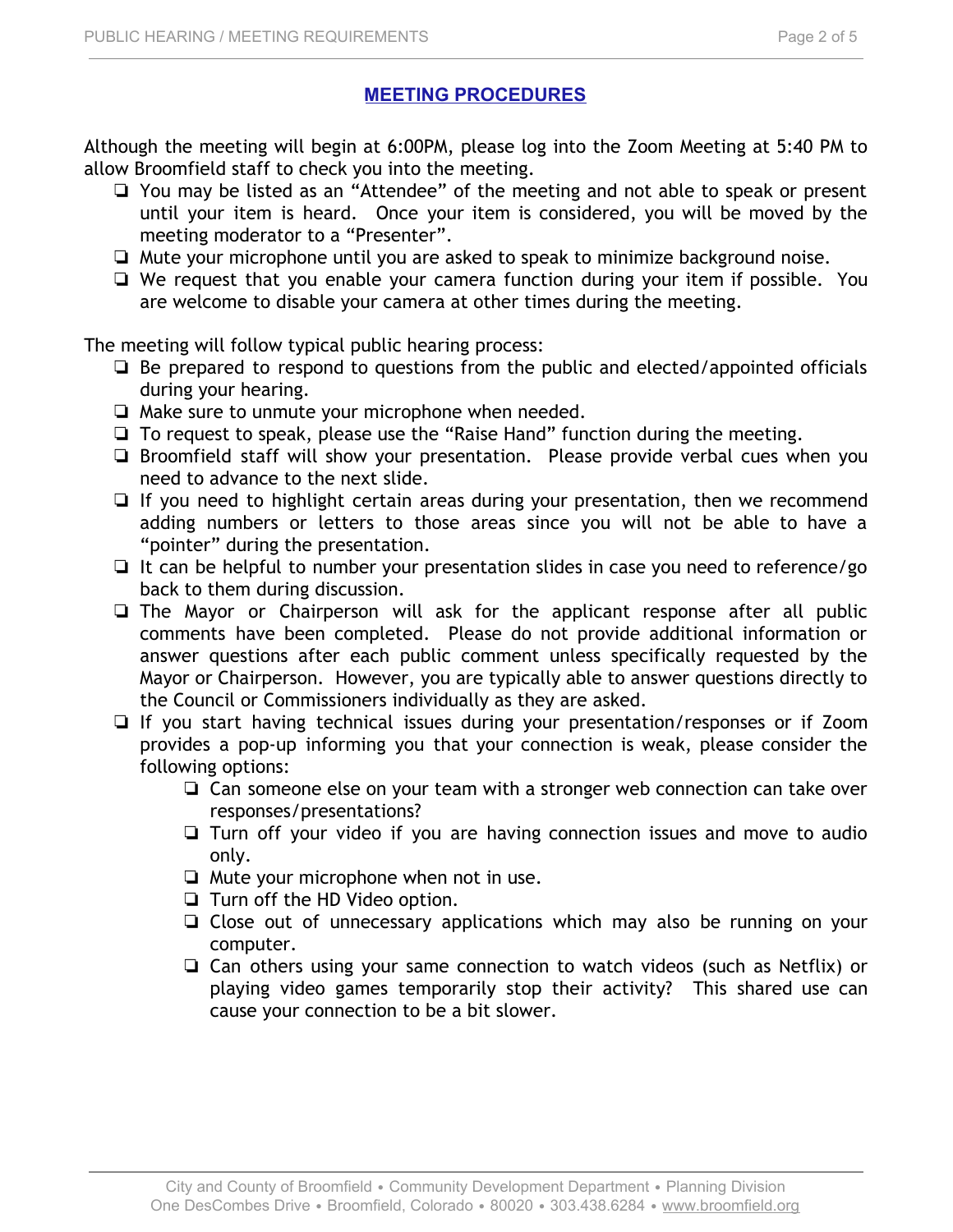# **PUBLIC NOTICE REQUIREMENTS**

# *Submit 10 DAYS prior to the public hearing:*

⬜ *Record Property Owners Information* - Broomfield staff will provide the record property ownership information for properties within Broomfield (map, list and name/address labels).

If any record owners lie outside the City and County of Broomfield boundaries, the applicant must obtain information for those owners from another source (i.e., county of record or title company) and submit the map, list, and addresses together with the certificate.

The record owners must be determined not more than 60 days prior to the date notice is sent.

Submit an applicant-certified list of the record owners of the property the record owners of property within 1,000 feet (see note below) of the outer boundaries of the affected lot(s) and/or tract(s).

⬜ *Completion of Mailing* - Staff will provide applicant with a PDF for a postcard or letter to utilize for the mailing a minimum of two weeks prior to the hearing. It is the applicant's responsibility to print and mail this notice as follows:

- Postcard or letter must be mailed first class mail.
- All applicants need to provide a mailed notice to the project planner.
- Please use the City and County of Broomfield, Planning Division in the return address for mailings using an envelope.
- The mailing must occur at least 10 days prior to the meeting, but it is highly recommended to mail notices 15 days in advance.

#### *Sign Posting:*

Signs must be in place at least 10 DAYS prior to the hearing date and are required for public hearings and concept review. The Planning Division will provide completed Public Hearing signs for posting on the property or on a public right-of-way by the applicant (no posting stakes are provided).

 $\Box$  please coordinate an alternative time with Nannette Makin (nmakin@broomfield.org) to pickup your sign .

 $\Box$  All posted signs shall be removed by the applicant within 48 hours after the hearing.

 $\Box$  Sign must be posted so that it is visible from an adjacent street.

#### *Certificate of Public Notice:*

 $\Box$  A signed certificate of public notice must be provided to staff after the completion of the mail notice and sign posting (see following page)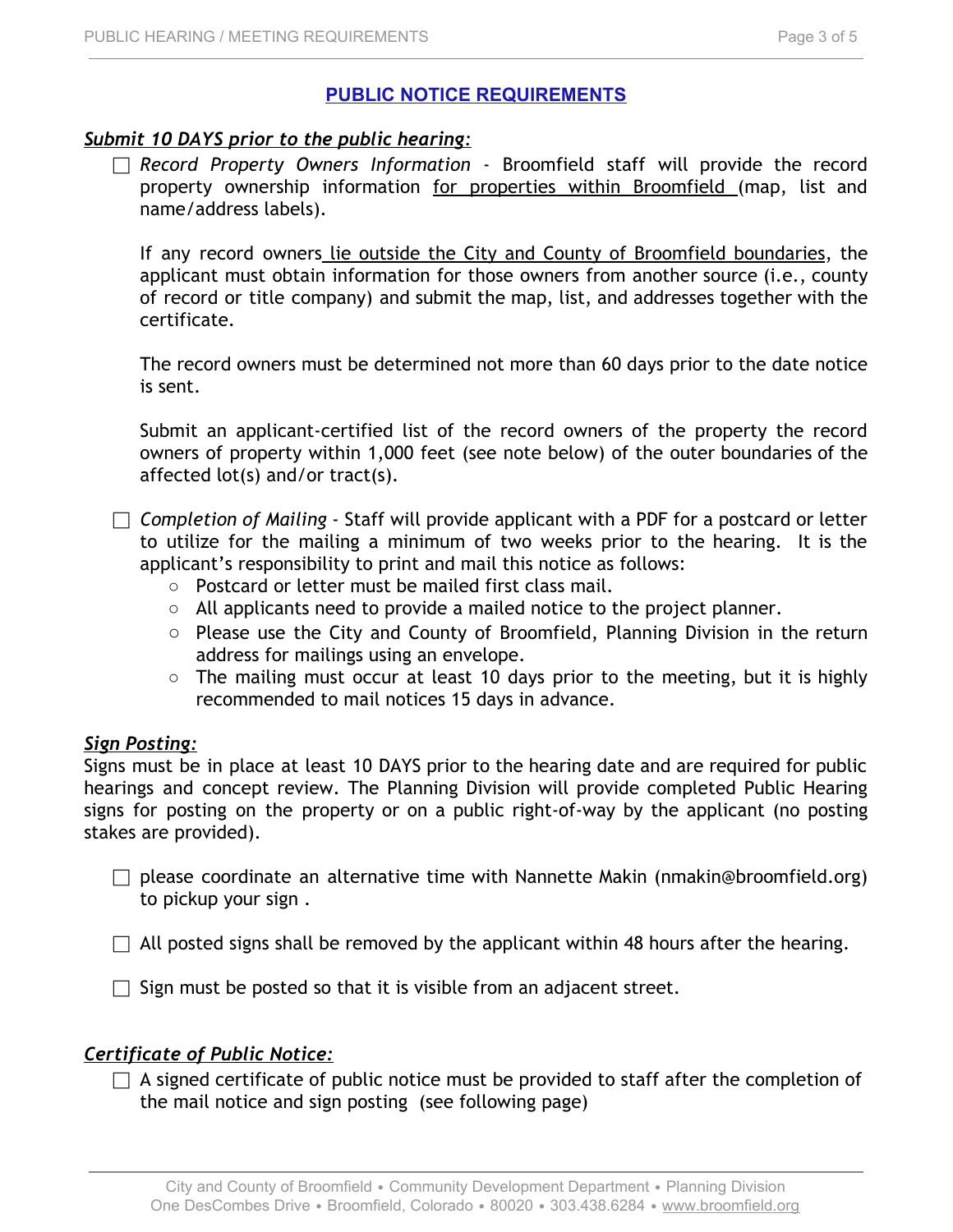#### **PROJECT NAME:**

**\_\_\_\_\_\_\_\_\_\_\_\_\_\_\_\_\_\_\_\_\_\_\_\_\_\_\_\_\_\_\_\_\_\_**

#### **AFFIDAVIT - NOTICE REQUIREMENTS**

#### Meeting Type:

\_\_\_\_ Neighborhood Meeting, held on \_\_\_\_\_\_\_\_\_\_\_\_\_\_ *(date)*

\_\_\_\_ Concept Review Meeting, held on \_\_\_\_\_\_\_\_\_\_\_\_\_\_ *(date)*

\_\_\_\_ Planning and Zoning Commission Meeting, held on \_\_\_\_\_\_\_\_\_\_\_\_\_\_ *(date)*

\_\_\_\_ City Council / BURA Meeting, held on \_\_\_\_\_\_\_\_\_\_\_\_\_\_ *(date)*

#### Notice Type: *('x' all that apply)*

\_\_\_\_ Mailing Notices, completed on \_\_\_\_\_\_\_\_\_\_\_\_\_\_\_\_\_ *(date)*

\_\_\_\_ Sign Posting, completed on \_\_\_\_\_\_\_\_\_\_\_\_\_\_\_\_\_\_ *(date)*

As a representative of the applicant, I hereby certify that the notice requirements for this project, as specified above have been met. Mail notice has been provided to the property owners within \_\_\_\_\_\_\_\_\_ feet *(1,000 foot minimum)* of the outer boundaries of the subject property, and I have

posted the notice on the property, as shown on the attached photos.

Signed \_\_\_\_\_\_\_\_\_\_\_\_\_\_\_\_\_\_\_\_\_\_\_\_\_\_\_\_\_\_\_\_\_\_\_\_\_\_\_\_\_\_

Print Name: Latter and the set of the set of the set of the set of the set of the set of the set of the set of the set of the set of the set of the set of the set of the set of the set of the set of the set of the set of t

Important Notice Requirements:

- Mailings and sign postings must occur a minimum of 10 days prior to the meeting, but it is highly recommended to mail notices 15 days in advance.
- All applicants need to provide a mailed notice to the project planner.
- Please use the City and County of Broomfield, Planning Division in the return address for mailings using an envelope.
- Record owners must be determined as of not more than sixty days prior to the date notice is sent.
- Full list of notice requirements can be found in **BMC [17-52](https://library.municode.com/co/broomfield/codes/municipal_code?nodeId=TIT17ZO_CH17-52PUNORE).**

#### Attachments: *(required)*

- Map and/or photos of the notice sign(s) posted on the property
- Complete list of the property owners outside of CCOB limits within 1,000 feet (if applicable)